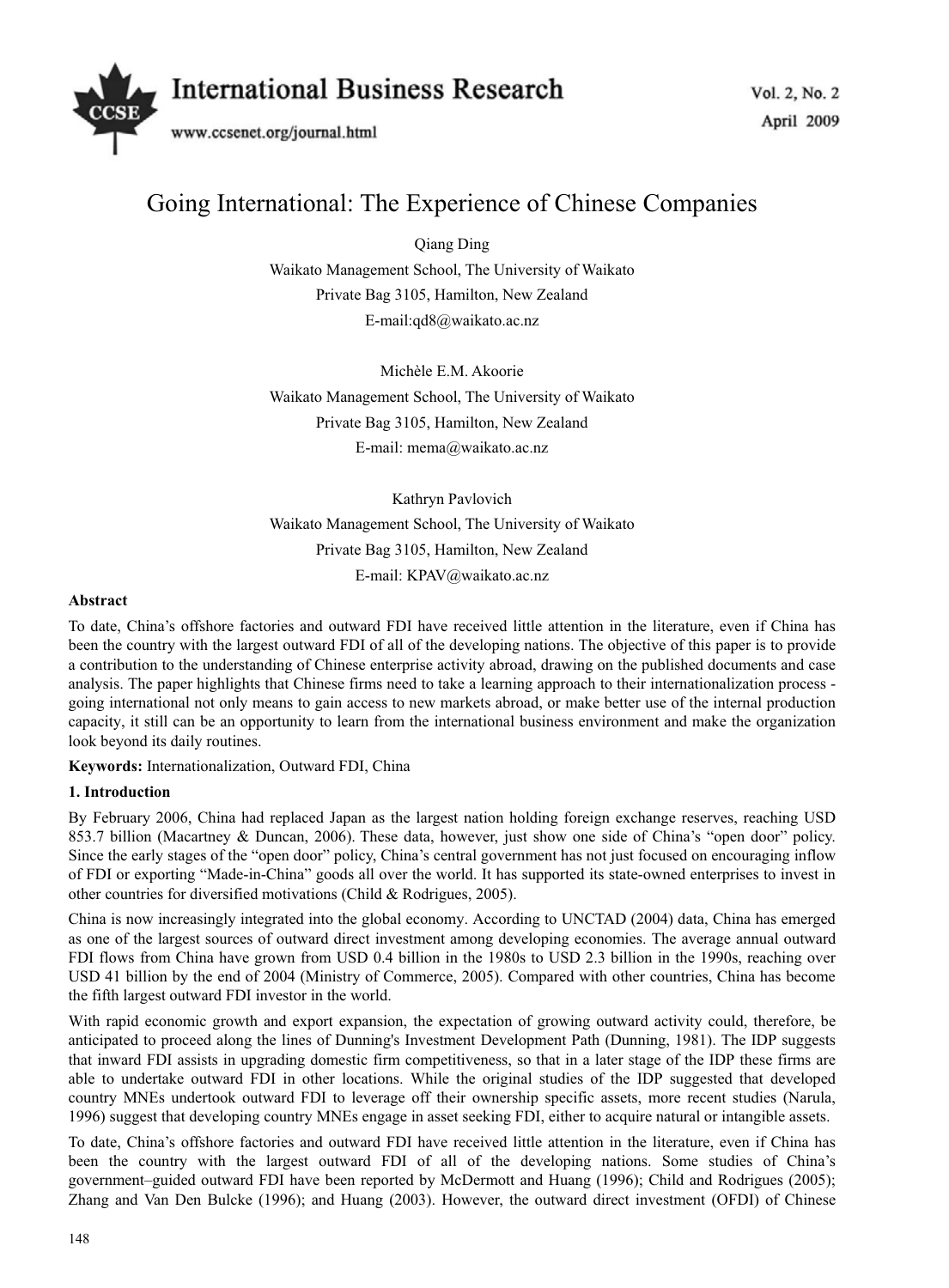firms has not been systematically evaluated from a strategic and operational perspective.

The objective of this paper is to provide a contribution to the understanding of Chinese enterprise activity abroad, drawing on the published documents and case analysis. The paper highlights that Chinese firms need to take a learning approach to their internationalization process. The remainder of the paper is organized in the following way. The second section discusses macroeconomic and microeconomic aspects of Chinese outward FDI. The motivations of Chinese firms to "Go Global" are explained in the third section. The fourth section addresses the process of internationalization; that is the entry modes used by Chinese firms. In the fifth section we discuss the advantages and disadvantages of different routes towards internationalization. The sixth section of the paper discusses the problems of Chinese firm internationalization. Solving these problems and improving international competitiveness is the subject of the sixth section. A brief conclusion is then offered.

## **2. Macro and Microeconomic Aspects of Chinese Outward FDI**

At the macroeconomic level, the strategy of going overseas via direct investment has long enjoyed official support when directed toward genuine capability enhancement (Wong & Chan, 2003). The Chinese government, as with others, has recognized the crucial importance of multinational operations in a global era, and has been actively promoting outward FDI. In 1999, the Chinese government launched its 'Go Global' policy, encouraging strong Chinese enterprises to invest more overseas in order to improve their competitiveness and secure an international business presence. This policy signifies the determination of the government to promote outward FDI in the context of huge inflows of foreign exchange. One of the most important ways it sponsors overseas expansion is through the provision of low interest loans to fund the purchase of foreign companies from sources it controls such as China's state banks (The Economist, 2005).

At the firm level, China's enterprises have a strong interest in implementing their internationalization strategies by the way of overseas investment. Several scholars have traced the way that the internationalization of Chinese enterprises has evolved through a number of stages (e.g., Cai, 1999; Tseng, 1994; Warner, Ng & Xu, 2004). The earlier stages up to the 1990s were largely experimental and subject to strong state regulation. The 1990s witnessed a significantly greater expansion of overseas Chinese affiliates, but problems often arose from a lack of strategic focus, from the limited scale and fragmentation of many projects, and from inexperience in coordinating overseas operations (Warner, Ng  $\&$  Xu, 2004; Zhang & Van Den Bulcke, 1996). Many of these overseas affiliates were unprofitable (Cai, 1999; Quan, 2001). It is only recently that a number of leading Chinese firms have begun to internationalize with a view to becoming global players in international markets. They have taken a more focused and longer-term strategic view and appear to be developing the capacity to organize overseas operations systematically.

Some Chinese brands have achieved considerable success in the global market. A few domestically strong companies have expanded successfully into overseas markets (The Economist, 1999; Zhang, 2000; Gilmore & Dumont, 2003) including Haier (home appliances), Konka (color television), TCL (multi-electronics), Jianlibao (beverage), Tsingtao (beer), Galanz (microwave) and others. The Haier Group occupied almost half of the U.S. small refrigerator's market in 2002. Galanz, which produces one third of microwave ovens in the world, captured a 40 percent of European market in 2002 under its own brand name (Zeng & Williamson, 2003).

#### **3. Motivations for Chinese Firms to "Go Global"**

There are a number of reasons to explain why Chinese firms are "going global". Some of the reasons are similar to those driving Western MNCs to invest overseas, but for Chinese firms, there are still some unique features (Child & Rodrigues, 2005). The first motivation is to secure markets abroad. To gain access to industrialized country markets, some garment manufacturing companies from China have invested in LDCs (Less Developed Countries) such as Mauritius that enjoy preferential trade privileges in the US and European markets. The second motivation is to gain access to superior technology, management knowledge and brands. The most recent case is that of the Chinese firm Lenovo which acquired a stake in IBM PC business. IBM's PC business had been relatively unprofitable for many years; but for Lenovo, it was a good opportunity to leverage off the IBM brand. The third motivation is to secure long-term supplies of natural resources (such as crude oil, natural gas, iron ore and other minerals) to meet domestic industrial demands and national security. China will be a net importing country in natural resources and raw materials until 2020 (Lee, 1996). This explains why some of the state-owned enterprises, like the Sinopec and PetroChina have invested in oil, gas and mining activities in other developing countries, including Indonesia, Kazakhstan, Sudan and Yemen. While cost reduction is one of the major motives for MNCs from developed countries, firms from the developing countries are less driven by cost considerations (because those developing countries are rich in cheap labor resources).

Lastly, the impact of tough domestic competitive conditions in China means that to enhance their competitiveness Chinese companies need to look for opportunities abroad. The restriction facing China is that domestic competition is becoming more intense and reliance on exports is rising. The intensity of competition can be shown from the fall in profitability. The rate of profit return for industrial firms reduced from about 22 percent in 1986 to 5.2 percent for all industrial enterprises in 2002 (China's Statistical Yearbook, 2003).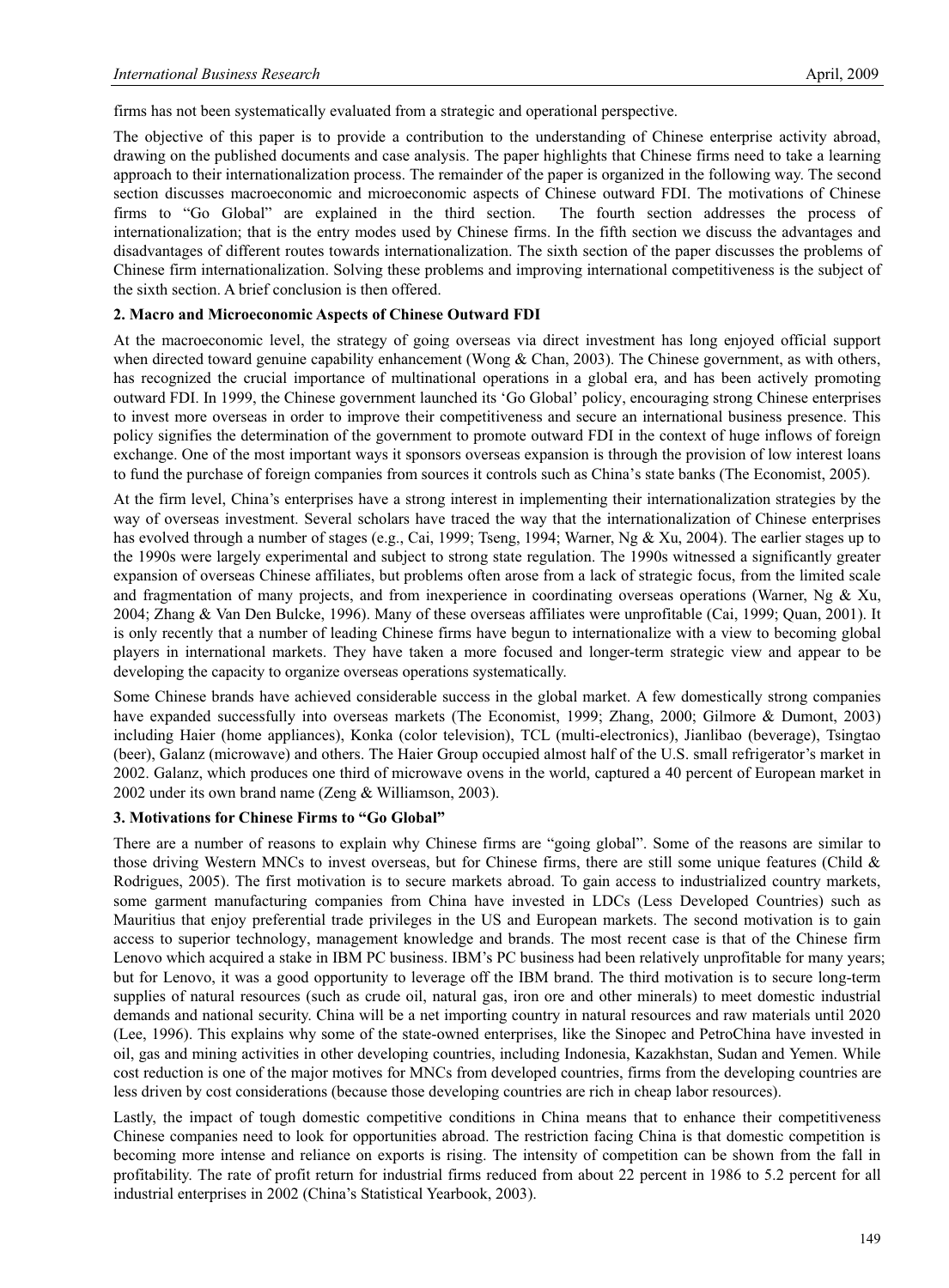# **4. The Process of Internationalization: Entry Mode Strategy**

Internationalization is defined as 'the crossing of national boundaries in the process of growth' (Buckley & Ghauri, 1999, p.ix). According to this definition, China is currently the most active internationalizing economy among the developing countries. By the end of 2005, Mainland Chinese firms had established 7870 branch companies in over 160 countries or regions (Chung, 2004). Chinese companies have adopted the following different entry models for going global. *Exporting* is the most popular means for Chinese companies, especially at the beginning of 1980s when China adopted the 'open door' policy. This model does not involve any direct investment or active organizational presence abroad. China is now the world third largest exporter after Germany and the United States (Finfacts, 2005; Williams, 2005). *Original Equipment Manufacture (OEM)* combines the cost advantage of a Chinese enterprise with the brand advantage of a foreign firm for achieving economies of scale and manufacturing excellence. Galanz is a good example of this OEM strategy. Galanz - based in Guangdong Province - is the world's largest manufacturer of microwave ovens. It also dominates two thirds of the Chinese domestic market. Galanz chose to use the OEM route to produce microwaves for many different international brands. It has grown into a dominant manufacturer and its bargaining power over foreign buyers has increased accordingly.

*Joint Ventures* are favored by China's authorities and enterprises as the fastest way to gain access to R&D and manufacturing facilities, to transfer technology and expertise to Chinese firms (Peng, 2000; Child & Yan, 2001; Guthrie, 2005). One example is TCL. TCL is the second-largest electronics company in China. The company manufactures TVs, handsets, PCs, and recently moved into white goods. TCL set up a joint venture with Alcatel and Toshiba to produce handsets and white goods products. The downside of a joint venture is that it is sometimes difficult to manage the joint venture because cooperative partners may have differences in business cultures and management processes. *Mergers and Acquisitions* by Chinese firms have grown rapidly in recent years. They were valued at USD 2.85 billion in 2003 and USD 7 billion in 2004 (Business Week, 2004). Major acquisitions have been undertaken by large state corporations with the intention of securing raw material supplies (McGregor, 2005).

In 2004/05, a state-owned company SAIC (Shanghai Automotive Industrial Corporation) negotiated an M & A with UK's automaker MG Rover. SAIC has already had two successful joint ventures in China with Volkswagen and General Motors respectively, but these two MNC partners totally control their brands and the core technology. The motivation for this acquisition attempt was that SAIC wanted to acquire its own technology and brand through an international purchase (The Guardian, 2004). So, if the deal with MG Rover had been successful, this would give SAIC an advantage - it could control MG Rover's brands, design, and technology. Unluckily, the deal was not successful.

*Greenfield Establishment of Subsidiaries* is a more advanced level of the internationalization process and it involves purchasing overseas assets and establishing subsidiaries within targeted markets. Qingdao Haier is the top Chinese electronics company, specializing in low-cost white goods, air conditioners, microwave ovens, TVs, handsets and PCs. Haier's international expansion strategy is firstly, to enter more difficult, advanced markets such as Europe, USA and Japan markets and then go to the easier, underdeveloped markets such as Indonesia, the Philippines and Malaysia. Haier started to export to Europe and the USA in 1990 and to Japan in 1991. By 2004 Haier's sales had reached USD12 billion including USD 1 billion in exports and USD 1 billion from offshore manufacturing (Business Week, 2004).

# **5. Advantages and Disadvantages of Different Entry Modes**

Analysts have identified several primary routes toward internationalization by Chinese firms beyond the level of exports, OEM, joint ventures, M&A, and greenfield establishment of subsidiaries (Child & Yan, 2001; Guthrie, 2005). Each route offers certain advantages and risks. Basically, OEM and joint ventures can be served as a preparation for eventual M&A, and Greenfield Establishment of Subsidiaries. A given firm can consider more than one of these routes at the same time. The OEM/JV route enables a firm to capitalize on low cost production in China and reduce the liability of foreignness. The risk is potential conflicts between cooperative partners, and it is not easy to control a cooperative structure The M&A route can secure the desired technology and/or brands rapidly with their existing cost advantages. The challenges could be paying more than the asset is worth, the liability of foreignness in managing acquired assets and the acquired assets or brands gradually becoming useless and losing value over time. The greenfield establishment of subsidiaries route means setting up offshore R&D, local design, local manufacturing and local sales in worldwide markets. On the positive side, it is easier to implement a localization strategy, which can permit a Chinese firm to hire its own personnel and introduce its own practices. Liability of foreignness can be reduced through training locally selected staff in parent company administrative practices. By being present as a local company in a highly competitive market such as the USA, this expansion route also strengthens the credibility of the company's brand. The risk is that this strategy is a slower route to internationalization. As in Haier's case, it may involve the establishment of production abroad in addition to technical and marketing facilities. It tends to be a high-cost investment route that can impose financial risk and pressure on the company.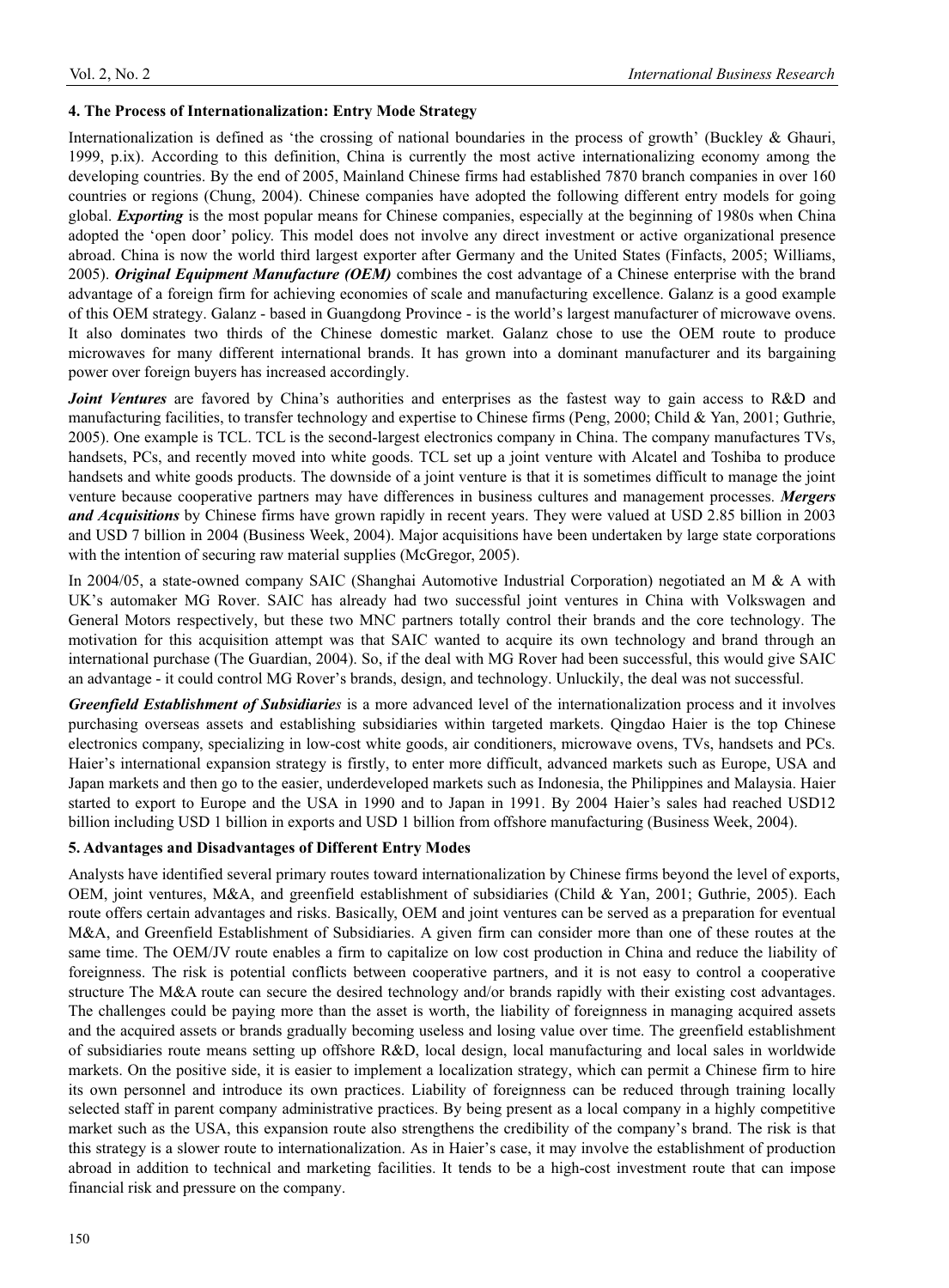## **6. Some Problems of Chinese Internationalization**

Going global is not an easy task and investing overseas is a challenging job. Some overseas Chinese firms have had many problems. Nolan (2001, p.187) has argued that 'the competitive capability of China's large firms after two decades of reform is still painfully weak in relation to the global giants'. Compared with the MNCs from the developed countries, the weaknesses of Chinese firms can include; limited knowledge of overseas markets and limited marketing capability; weakness in R&D; lack of international brands or trade names; a lack of strategic focus and a lack of experience of coordinating overseas operations (Warner, Ng & Xu, 2004). Many of these overseas affiliates have lost money (Cai, 1999; Quan, 2001). One example is CITIC in New Zealand. CITIC (China International Trust and Investment Corp.) is a Chinese government-controlled investment company, which set up a joint venture with Fletcher Challenge Forests in September, 1996. However, after six years' operation, the joint venture finally failed. Besides currency fluctuation difficulties and the collapse of log prices in international markets, there were other reasons for the failure such as inadequate channels of communication; lack of trust between the partners and poor team cooperation due to intercultural differences.

## **7. Being a Global Player in International Markets - Strategic View**

How can Chinese enterprises solve these problems and improve their competitiveness? At least four strategies can be identified. The first is government support. Government should provide access to the financial, technical, human resource assistance to help these enterprises. With government support, enterprises would find it could be easier to compete with other players. Secondly, Chinese firms need to build up new capabilities through the differentiation and brand advantages. Differentiation means demonstrate differences and strengths when comparing with other products and focusing on a niche market as Haier has done. A brand advantage means through building a recognized brand, customers will be willing to pay a higher price for products even though their products have the same qualities and functions as others. Brand recognition is particularly important in consumer markets, such as those for automobiles, beverages, clothing, consumer electronics, household goods, and mobile phones. Building a recognized brand cannot be achieved overnight; it needs continuous investment.

Thirdly, reducing the liability of foreignness - the management of the international firm needs to overcome the differences in business cultures and managerial styles. After Lenovo's acquisition of the IBM PC business, some people were suspicious about Lenovo's capability to preserve IBM PC brand; one IBM user once commented that 'it feels uncomfortable; international IBM has become a domestic Lenovo' (Financial Times, 2004). In order to reduce the risks and the liability of foreignness, Lenovo appointed a former IBM vice-president as its CEO of the new Lenovo, transferring its head office to New York, and still keeping IBM as the after-sales service supplier outside China. Lenovo recognized that it is important to reduce the foreignness during the process of internationalization. The final strategy is ethical considerations and setting up rapport with the local communities. To be a responsible company, Chinese firms need to recognize that profit-seeking is only one objective when making an investment abroad, Chinese enterprises still need to consider how to make a contribution to local communities and to maintain the balance between making money and being a socially responsible enterprise.

#### **8. Conclusion**

China has been the largest recipient of inward direct investment flows (UNCTAD, 2004) and there is active government policy interest in inward technology transfer (Yan, 2000). China's success in attracting the inflow of FDI has been well documented, however, less known is the initial development of China's "going out" strategy, which encourages domestic enterprises to participate in international capital market and to directly invest overseas. Although the outward internationalization of Chinese enterprises is recent and small scale, there seems little doubt that major growth will continue in the future.

#### **References**

Buckley, P.J., & Ghauri, P.N. (1999). *The internationalization of the firm* (Eds.). London: Thomson Business Press.

*Business Week.* (2004). China goes shopping. December 20, 30–32.

Cai, K. G. (1999). Outward foreign direct investment: A novel dimension of China's integration into the regional and global economy. *China Quarterly,* 160, December, 856-880.

Child, J., & Rodrigues, S.B. (2005). The internationalization of Chinese firms: A case for theoretical extension? *Management and Organization Review, 1*(3), 381–410.

Child, J. & Yan, Y. (2001). National and transnational effects in international business: Indications from Sino-foreign joint ventures. *Management International Review*, 41, 53–75.

Chung, O. (2004). Outward FDI tops US\$33bn. *The Standard*, October 7. From www.thestandard.com.hk.

Dunning, J. H. (1981). Explaining the international direct investment position of countries: Towards a dynamic or